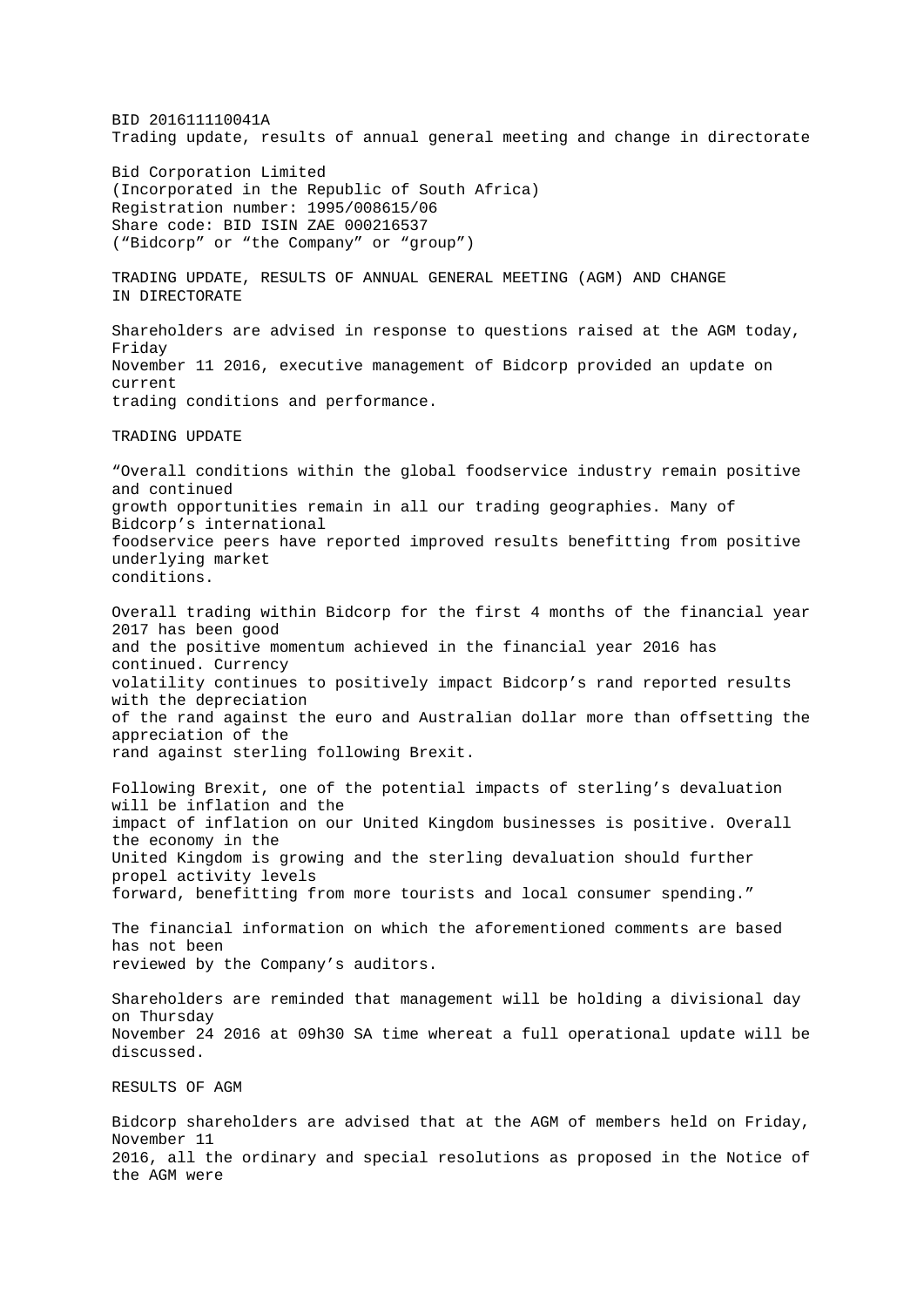approved by the requisite majority of members. Total number of shares that can be exercised at the AGM 100% 331 891 410 Total number of shares present / represented at the AGM (including proxies at the AGM) 61% 201 093 433 Total number of members present in person at the AGM 21 In this regard, Bidcorp confirms the voting statistics from the AGM as follows: \*Note: Abstain votes - JSE requirements are that abstentions are reflected as a percentage of issued and voteable shares<br>1 Ordinary resolution num Ordinary resolution number 1: To re-appoint the external auditors<br>For against and Abstain\* For Against Abstain\* Shares voted 200 489 274 69 547 534 612 200 558 821 99.96532% 0.03468% 0.16108% 100.00000% 2 Ordinary resolution number 2.1: Directors appointed during the year – B L Berson Against **Abstain\*** Shares voted 200 368 765 183 046 541 622 200 551 811 99.90873% 0.09127% 0.16319% 100.00000% 3 Ordinary resolution number 2.2: Directors appointed during the year – PC Baloyi For Against Abstain\* Shares voted 199 590 257 1 004 1 502 172 199 591 261 99.99950% 0.00050% 0.45261% 100.00000% 4 Ordinary resolution number 2.3: Directors appointed during the year – DDB Band For Against Abstain\* Shares voted 197 590 906 2 000 430 1 502 097 199 591 336 98.99774% 1.00226% 0.45259% 100.00000% 5 Ordinary resolution number 2.4: Directors appointed during the year – NG Payne For Against Abstain\* Shares voted 189 394 675 9 883 237 1 815 521 199 277 912 95.04048% 4.95952% 0.54702% 100.00000%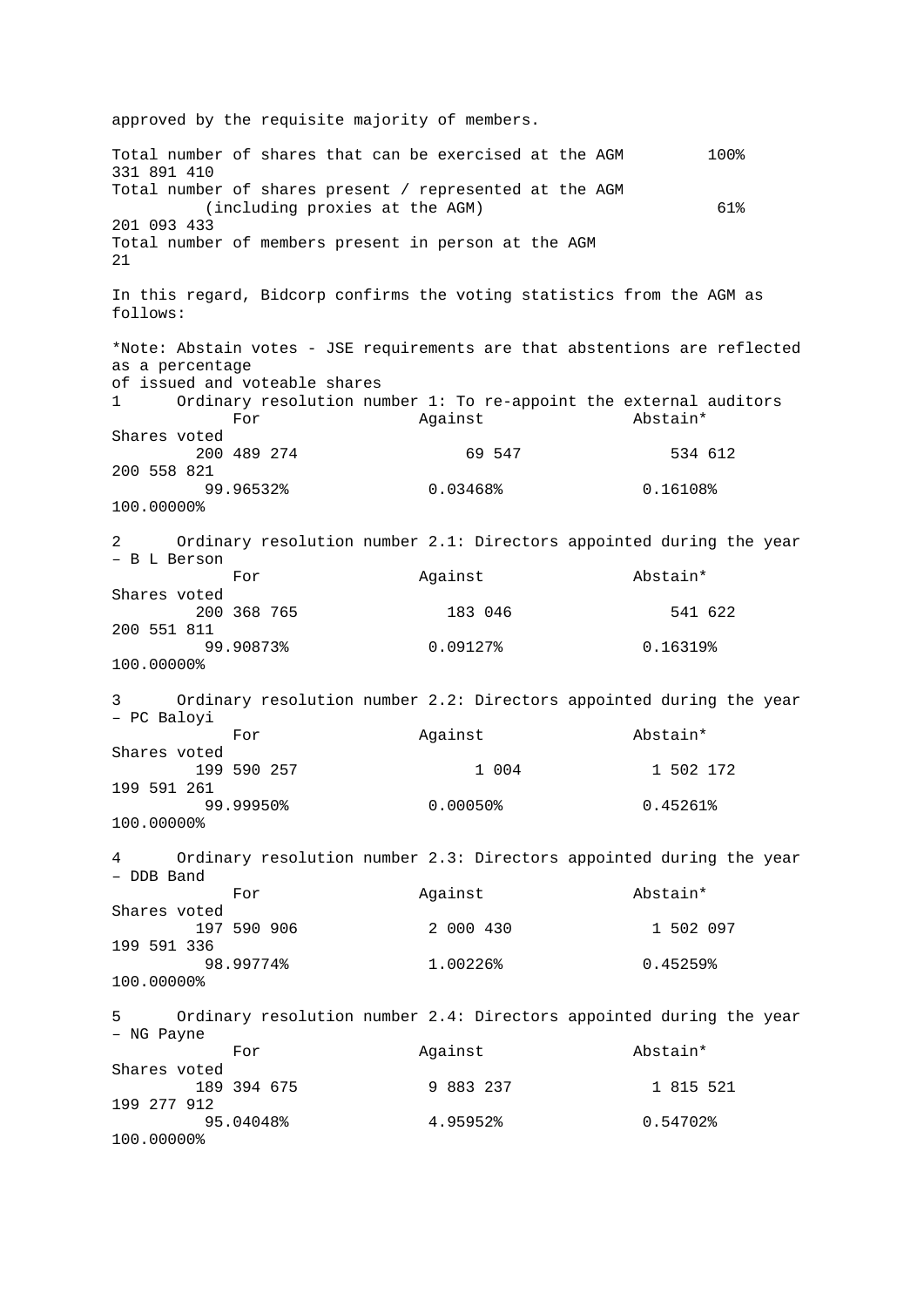6 Ordinary resolution number 2.5: Directors appointed during the year – H Wiseman For Against Abstain\* Shares voted 199 589 278 624 1 503 531 199 589 902 99.99969% 0.00031% 0.45302% 100.00000% 7 Ordinary resolution number 2.6: Directors appointed during the year – DD Mokgatle Against Abstain\* Shares voted 199 589 929 1 332 1 502 172 199 591 261 99.99933% 0.00067% 0.45261% 100.00000% Ordinary resolution number 2.7: Directors retiring by rotation and available for reelection – DE Cleasby Against **Abstain**\* Shares voted 200 106 281 452 043 535 109 200 558 324 99.77461% 0.22539% 0.16123% 100.00000% 9 Ordinary resolution number 2.8: Directors retiring by rotation and available for reelection – B Joffe For and Against abstain\* Shares voted 195 940 967 4 242 722 909 744 200 183 689 97.88059% 2.11941% 0.27411% 100.00000% 10 Ordinary resolution number 3.1: Election of audit and risk committee members – PC Baloyi For **Against** Abstain\* Shares voted 199 590 061 1 200 1 502 172 199 591 261 99.99940% 0.00060% 0.45261% 100.00000% 11 Ordinary resolution number 3.2: Election of audit and risk committee members – NG Payne For Against Abstain\* Shares voted 188 627 765 10 963 571 1 502 097 199 591 336 94.50699% 5.49301% 0.45259% 100.00000% 12 Ordinary resolution number 3.3: Election of audit and risk committee members – H

Wiseman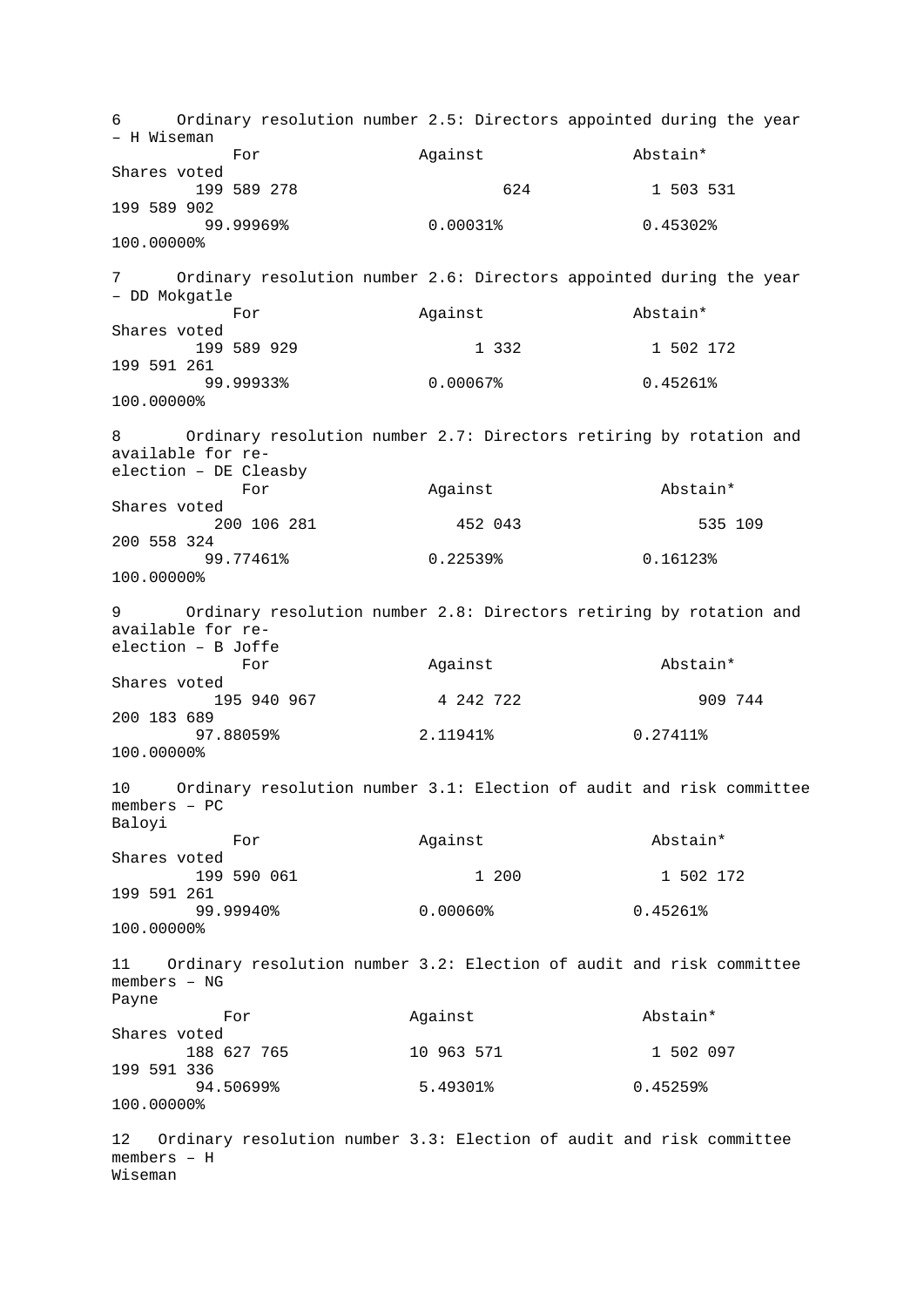For **Against** Abstain\* Shares voted 199 590 272 1 205 1 501 956 199 591 477 99.99940% 0.00060% 0.45254% 100.00000% 13 Ordinary resolution number 4.1: Endorsement of Remuneration Policy: "Part 1 – Policy on base package and benefits"<br>For Against For Against Abstain\* Shares voted 196 993 747 2 256 297 1 843 389 199 250 044 98.86761% 1.13239% 0.55542% 100.00000% 14 Ordinary resolution number 4.2: Endorsement of Remuneration Policy: "Part 1 – Policy on short-term incentives"<br>For against For Against Abstain\* Shares voted 191 838 285 7 740 565 1 514 583 199 578 850 96.12155% 3.87845% 0.45635% 100.00000% 15 Ordinary resolution number 4.3: Endorsement of Remuneration Policy: "Part 1 – Policy on long-term incentives" For Against Abstain\* Shares voted 142 690 805 56 600 077 1 802 551 199 290 882 71.59926% 28.40074% 0.54311% 100.00000% 16 Ordinary resolution number 5: General authority to directors to allot and issue authorised but unissued ordinary shares<br>For against For Against Abstain\* Shares voted 188 250 407 11 360 625 1 482 401 199 611 032 94.30862% 5.69138% 0.44665% 100.00000% 17 Ordinary resolution number 6: General authority to issue shares for cash For and Against Abstain\* Shares voted 188 322 649 11 291 550 1 479 234 199 614 199 94.34331% 5.65669% 0.44570% 100.00000% 18 Ordinary resolution number 7: Pro rata reduction of stated capital in lieu of dividend For Against Abstain\* Shares voted